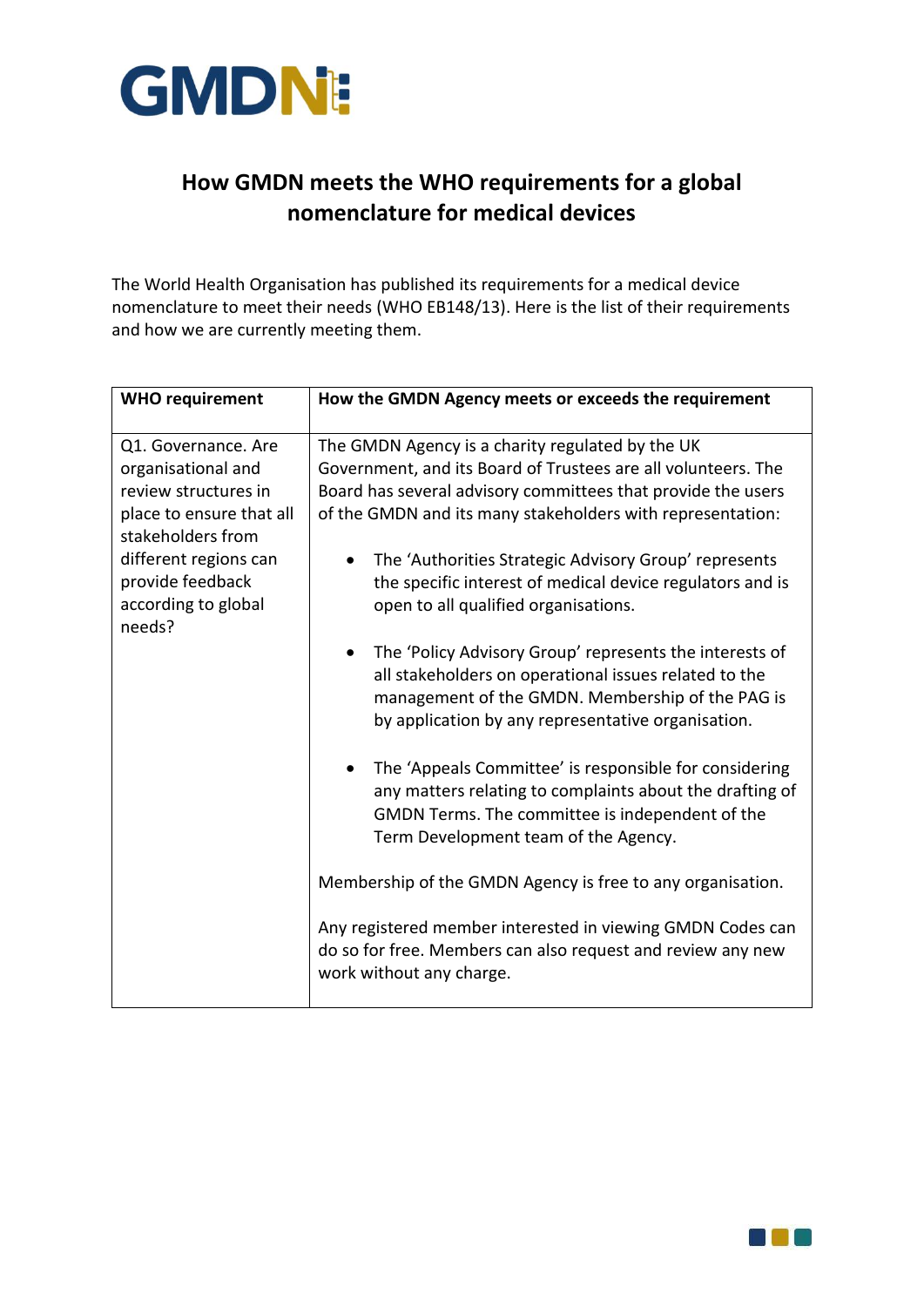| <b>WHO requirement</b>                                                                               | How the GMDN Agency meets or exceeds the requirement                                                                                                                                                                                          |
|------------------------------------------------------------------------------------------------------|-----------------------------------------------------------------------------------------------------------------------------------------------------------------------------------------------------------------------------------------------|
| Q2. What are the<br>classification, coding<br>and nomenclature<br>characteristics?                   | Updating of the GMDN is monitored and controlled by a<br>ISO9001 Quality Management System. Our QMS is certified by a<br>third-party auditor.<br>More information about how we update the GMDN can be                                         |
| Do they include a<br>transparent                                                                     | found here.                                                                                                                                                                                                                                   |
| methodology?                                                                                         | Any Member can view the new GMDN Terms that are being<br>proposed and can provide a comment on the new Term or ask a<br>question.                                                                                                             |
|                                                                                                      | In the case of dispute, the Member can request and<br>independent review of our work.                                                                                                                                                         |
| Q3. Is there a process<br>and a transparent<br>mechanism for regular<br>updates?                     | Any Member can submit a request to update the GMDN.                                                                                                                                                                                           |
|                                                                                                      | The GMDN is updated daily to meet the needs of medical<br>device regulators for urgent changes, such as in response to a<br>global pandemic.                                                                                                  |
|                                                                                                      | Each month regular updates of the GMDN are made freely<br>available to 100's of regulators, inter-government<br>organisations, charities, researchers, and hospitals.                                                                         |
|                                                                                                      | Manufacturers of medical devices can also subscribe to a<br>notification service concerning changes to GMDN Terms of<br>interest to them. There is a charge for this service.                                                                 |
|                                                                                                      | Any Member can check on the status of any GMDN Term free<br>of charge by using the GMDN website.                                                                                                                                              |
| Q4. Are hierarchies<br>grouped into categories<br>and subcategories to<br>meet stakeholder<br>needs? | The GMDN has multiple hierarchies of categories to meet the<br>different priorities for medical device regulators and other<br>users. Multiple hierarchies are preferred by users because it<br>allows for better organisation and searching. |

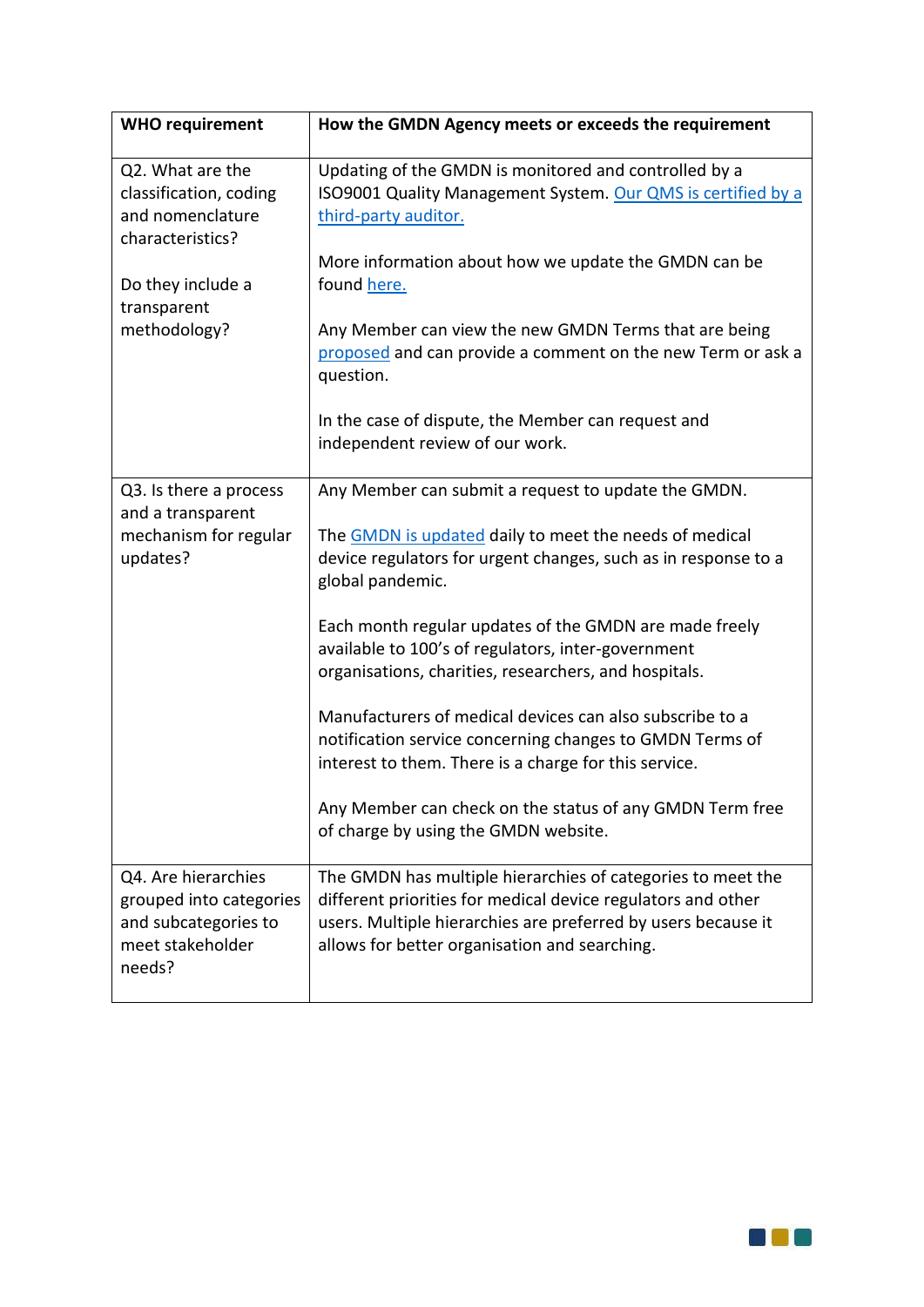| <b>WHO requirement</b>                                                                                                     | How the GMDN Agency meets or exceeds the requirement                                                                                                                                                 |
|----------------------------------------------------------------------------------------------------------------------------|------------------------------------------------------------------------------------------------------------------------------------------------------------------------------------------------------|
| Q5. Is the<br>nomenclature available<br>for medical devices<br>used outside highly<br>regulated countries?                 | The GMDN has been provided to users in more than 180<br>countries.                                                                                                                                   |
|                                                                                                                            | The GMDN is widely used by medical device regulators and<br>other government authorities in more than 100 countries.                                                                                 |
|                                                                                                                            | The GMDN includes descriptions for products that are widely<br>recognised as medical devices and related products such as<br>hospital laboratory equipment and complimentary therapeutic<br>devices. |
|                                                                                                                            | Because the GMDN has been used globally for many years it<br>must include all devices, including those that are no longer in<br>wide commercial distribution.                                        |
| Q6. Are there mutually<br>exclusive terms?                                                                                 | The GMDN includes only mutually exclusive Terms.                                                                                                                                                     |
|                                                                                                                            | The GMDN in addition has Definitions that accurately describe<br>each GMDN Term to aid selection.                                                                                                    |
| Q7. Is there availability<br>of terms in other                                                                             | The GMDN is published in English.                                                                                                                                                                    |
| languages?                                                                                                                 | The GMDN been translated into four more UN official<br>languages, plus several other languages.                                                                                                      |
|                                                                                                                            | Other translation languages will be considered on request.                                                                                                                                           |
| Q8. Access to<br>information.                                                                                              | All regulators and hospitals can obtain GMDN data files to meet<br>all their needs.                                                                                                                  |
| Information should be<br>capable of being<br>referenced and used by                                                        | This includes referencing in public documents to support any<br>purpose.                                                                                                                             |
| regulators, procurers,<br>managers, and all users<br>of medical devices<br>(hospitals/health care<br>workers and patients) | The GMDN is currently widely used by regulators and hospitals<br>to support patient care.                                                                                                            |
|                                                                                                                            |                                                                                                                                                                                                      |

OM O